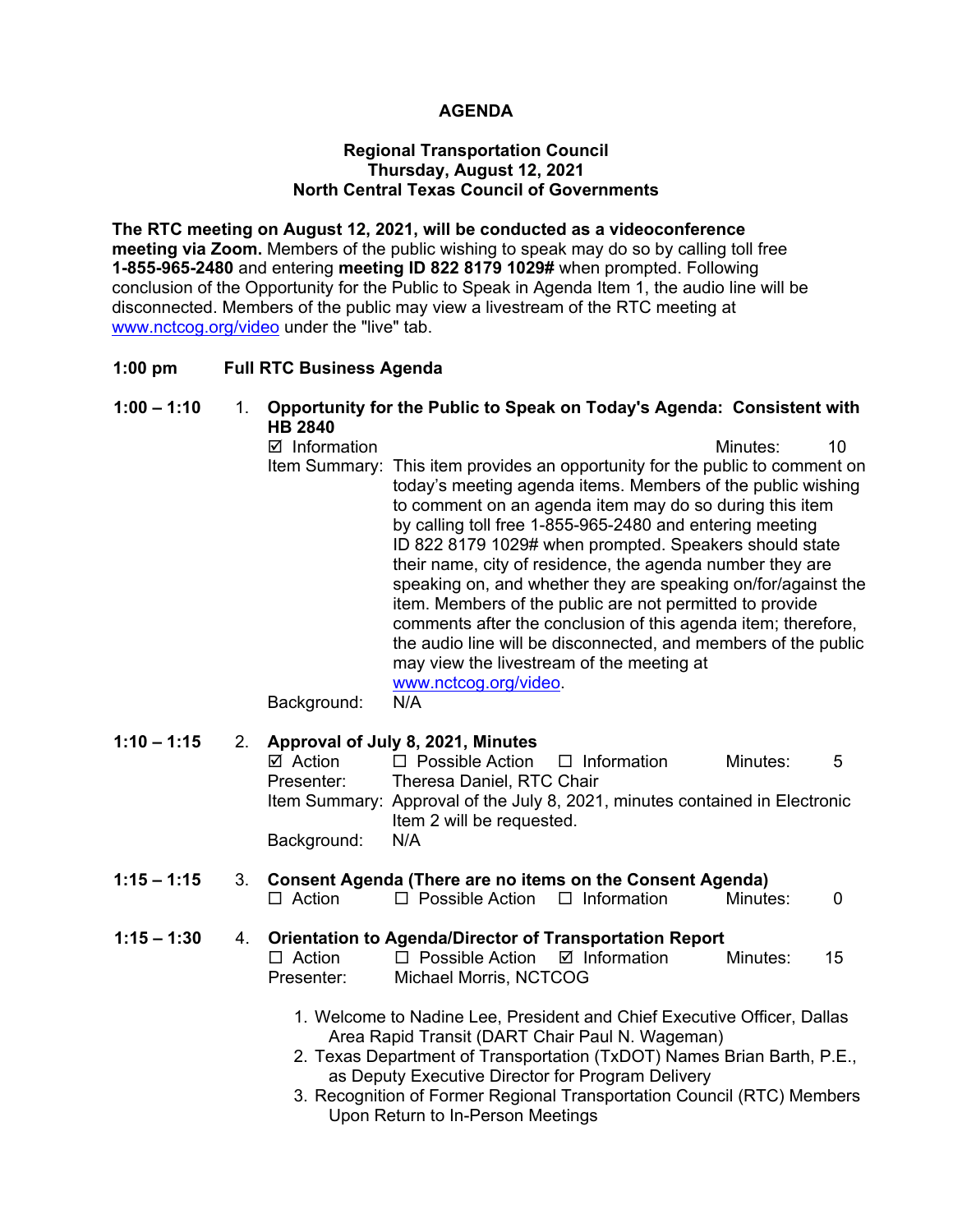- 4. RTC New Member Orientation
- 5. Today's Agenda Briefly Covering Many Items to include those Previously **Delaved**
- 6. Comprehensive List of Projects Item Being Developed, to be Presented at a Future Meeting along with the East/West Equity Briefing
- 7. Follow Up on Letter to the Secretary of Transportation, 2021- 2024 Transportation Improvement Program Approved
- 8. Follow Up on Letter to the Texas Transportation Commission IH 35E Phase 2, Project Approved and TxDOT Meetings have begun on SH 183
- 9. Format of Future RTC Meetings
- 10. Letter to the Region on Margaret McDermott Bridge (Electronic Item  $4.1$ )
- 11. Fort Worth Bypass Channel, Fort Worth's Panther Island to Receive Federal Funding in 2022 (Electronic Item 4.2)
- 12. Early Completion of IH 635/SH 121 (Electronic Item 4.3)
- 13. Announcement of Green Transportation Infrastructure Workshop, August 24, 2021 (Electronic Item 4.4)
- 14. Blue-Green-Grey Funding Initiative Request for Proposals due by 5:00 pm, Friday, August 13, 2021
- 15. Clean Air Action Day, August 4, 2021
- 16. Dallas-Fort Worth Clean Cities Events [\(https://www.dfwcleancities.org/events\)](https://www.dfwcleancities.org/events)
- 17. Air Quality Funding Opportunities for Vehicles [\(https://www.nctcog.org/trans/quality/air/funding-and-resources\)](https://www.nctcog.org/trans/quality/air/funding-and-resources)
- 18. Status Report on Ozone (Electronic Item 4.5)
- 19. North Texas Unmanned Aircraft Systems Safety and Integration Initiative's Community Integration Working Group (Electronic Item 4.6)
- 20. Monthly Know Before You Fly Your Drone Workshops [\(https://www.northtexasuas.com/UAS-Taskforce#Workshops\)](https://www.northtexasuas.com/UAS-Taskforce#Workshops)
- 21. Auto Occupancy/High-Occupancy Vehicle Subsidy Report (Electronic Item  $4.7$ )
- 22. August Online Input Opportunity Notice (Electronic Item 4.8)
- 23. Public Comments Report (Electronic Item 4.9)
- 24. Recent Correspondence (Electronic Item 4.10)
- 25. Recent News Articles (Electronic Item 4.11)
- 26. Recent Press Releases (Electronic Item 4.12)

# **1:30 – 1:40** 5. **Ensuring Equity: Dallas Opportunity Zone 1 Funding Partnership and Federal Transit Administration Areas of Persistent Poverty Grant**

- $\Box$  Possible Action  $\Box$  Information Minutes: 10 Presenter: Christie Gotti, NCTCOG
- Item Summary: Staff will request Regional Transportation Council (RTC) approval of a funding partnership with the City of Dallas and a proposed Federal Transit Administration (FTA) grant application in the City of Fort Worth, including the ability to amend the Transportation Improvement Program (TIP)/Statewide Transportation Improvement Program (STIP) and other administrative/planning documents, as needed, to incorporate these projects.
- Background: Ongoing discussions have occurred about needed transportation improvements in southern Dallas. As part of the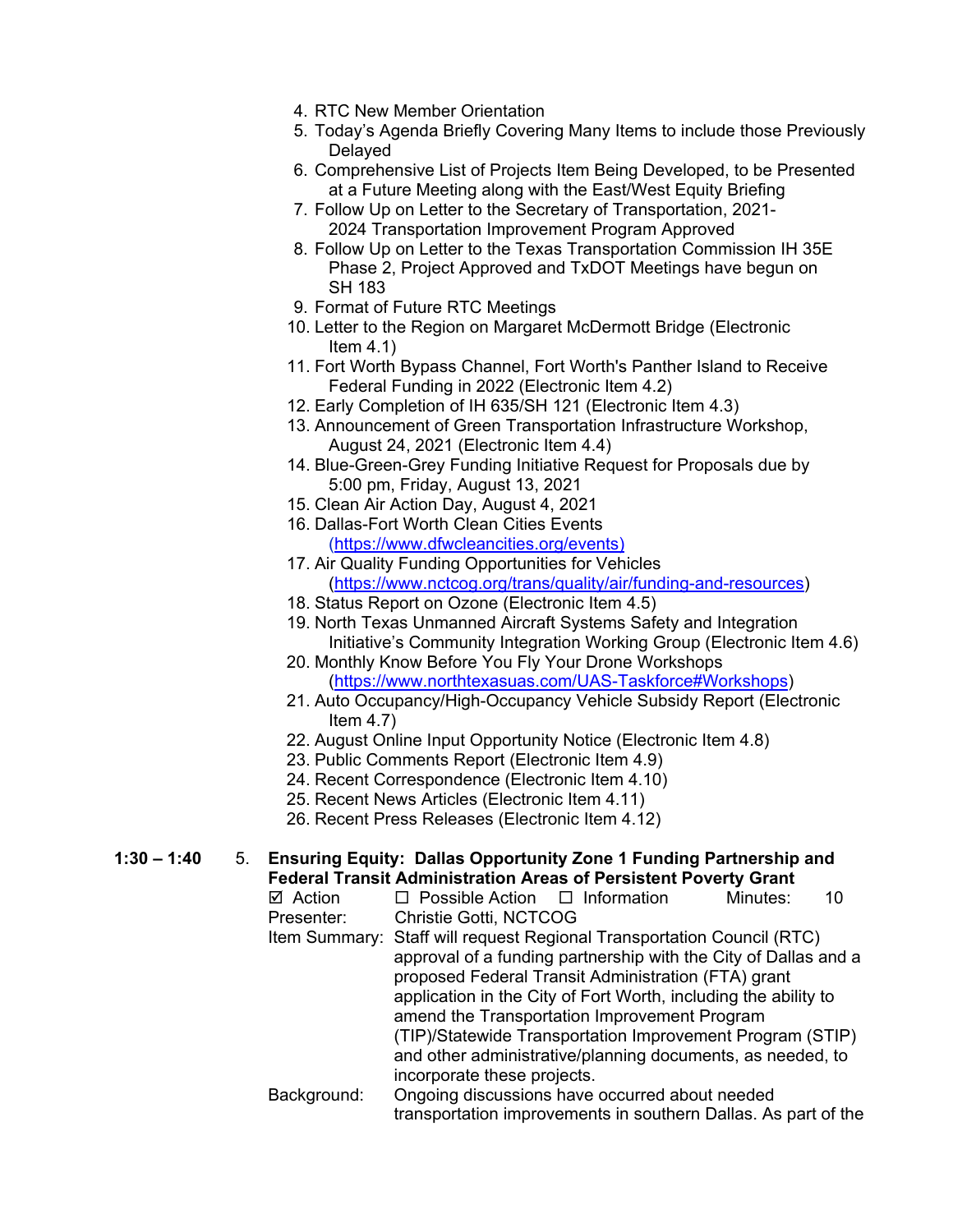RTC action on the Assessment Policy in April 2019, the RTC committed to additional funding for Dallas Opportunity Zone 1. A funding request has been received from the City of Dallas for projects in that area. North Central Texas Council of Governments (NCTCOG) staff is proposing to fund several of these projects to help improve walkability, promote revitalization in Environmental Justice communities, and address deficient pavement condition.

In July 2021, the FTA announced the FY2021 Areas of Persistent Poverty Funding Opportunity. Eligible projects include planning studies, engineering studies, technical studies, or financial plans and must be located in an Area of Persistent Poverty. A copy of the Notice of Funding Opportunity (NOFO) detailing the grant program for Fiscal Year 2021, as well as the application requirements is available in Electronic Item 5.1. Applications are due by August 30, 2021. In response to the NOFO, NCTCOG staff requests approval to submit a proposal to study transit access to food, jobs, healthcare, affordable housing, and other needs as identified by the residents of the 76104 zip code in southeast Fort Worth. This zip code is an area of persistent poverty as well as a food desert, and was identified by University of Texas Southwestern Medical Center as having the lowest life expectancy of any zip code in the state.

Details on the proposed partnership with the City of Dallas and the proposed FTA grant application in Fort Worth can be found in Electronic Item 5.2.

Performance Measure(s) Addressed: Roadway, Air Quality

**1:40 – 1:45** 6. **2021 Incident Management Freeway Blocking Equipment Call for Projects**  $\boxtimes$  Action  $\square$  Possible Action  $\square$  Information Minutes: 5 Presenter: Sonya Landrum, NCTCOG Item Summary: Staff will request approval to use \$1 million in Regional Toll Revenue (RTR) funding to fund the regional Incident Management Freeway Blocking Equipment Call for Projects. Background: In July 2020, the Regional Transportation Council approved the Incident Management Blocking Equipment Pilot Project as part of the 2020 Incident Management Equipment Purchase Call for Projects. In support of the North Central Texas Council of Governments Traffic Incident Management Training Program, funding was made available for the purchase of freeway emergency scene management blocking equipment (e.g., crash barriers, attenuators, etc.) to provide protection to incident responders responding to traffic crashes in the North Central Texas nonattainment area. Due to Buy America compliancy restrictions associated with Federal Highway Administration funding, projects selected under the special pilot project were approved to be funded with RTR funding. Based on multiple requests from member agencies to seek funding to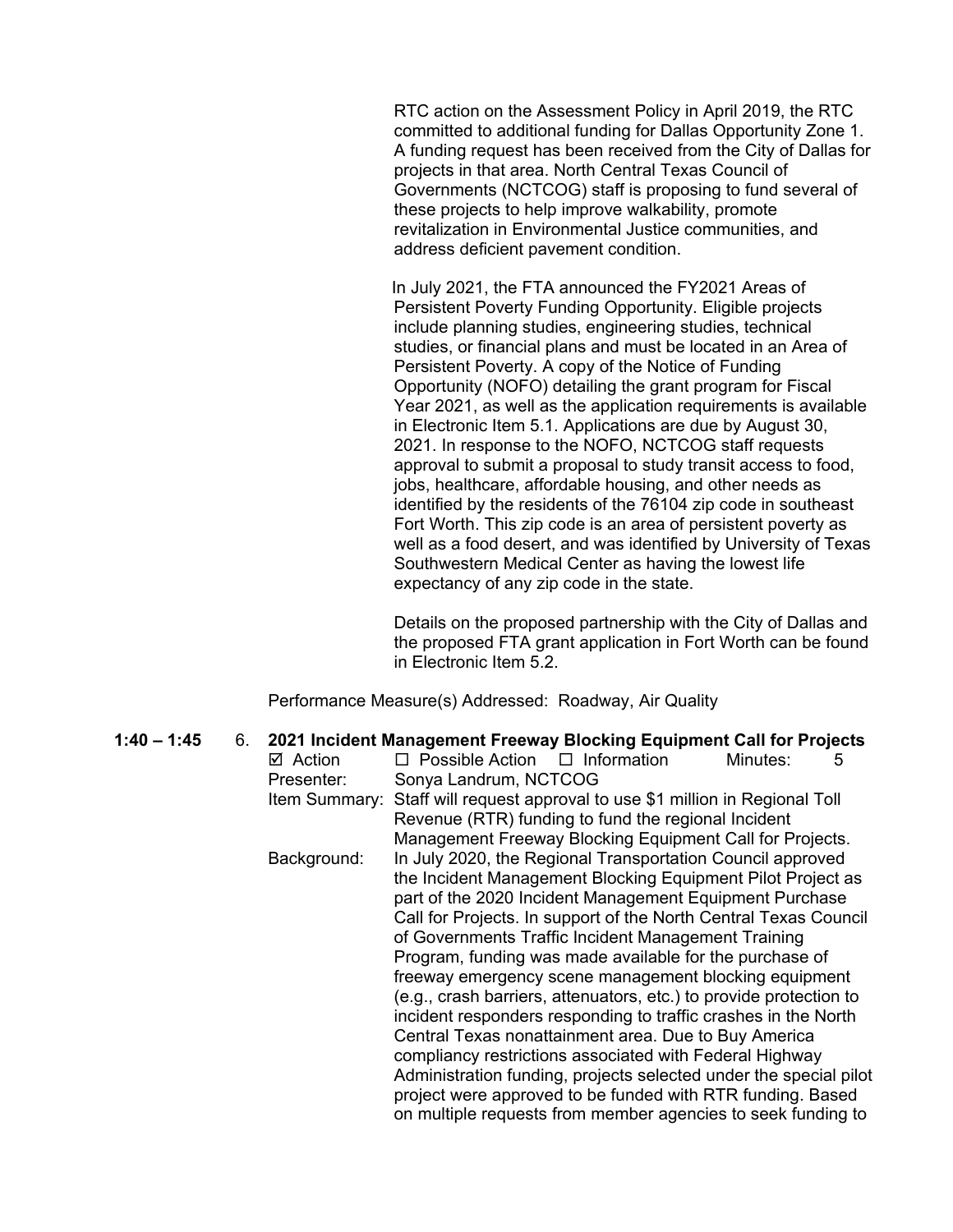purchase similar blocking equipment funded under the pilot project, staff will request approval to utilize RTR funding for projects selected under a 2021 Incident Management Freeway Blocking Equipment Call for Projects. Additional information on this request is provided in Electronic Item 6.

Performance Measure(s) Addressed: Safety

# **1:45 – 1:50** 7. **Supplemental Environmental Project Funding Recommendation for**

- **Comprehensive Air Quality Planning**  $\Box$  Possible Action  $\Box$  Information Minutes: 5 Presenter: Lori Clark, NCTCOG Item Summary: Staff will request Regional Transportation Committee approval of funding recommendations for the North Central Texas Clean School Bus Program, which receives funds through the Texas Commission on Environmental Quality's (TCEQ's)
- Supplemental Environmental Projects (SEP). Background: The North Central Texas Council of Governments (NCTCOG) administers the North Central Texas Clean School Bus Program, which has been approved by the TCEQ as a thirdparty SEP initiative. Through this program, NCTCOG can offer funding for projects to replace old diesel school buses. NCTCOG recently solicited school bus replacement projects from school districts in the 10-county ozone nonattainment area with eligible model year diesel school buses and has developed funding recommendations for responses received. Electronic Item 7 provides an overview of the solicitation of responses and staff recommendations.

Performance Measure(s) Addressed: Air Quality

#### **1:50 – 1:55** 8. **Advanced Transportation and Congestion Management Technologies Deployment Initiative Grant Program**

| ⊠ Action    | $\Box$ Possible Action $\Box$ Information                                       |                                                                   | Minutes: | 5 |
|-------------|---------------------------------------------------------------------------------|-------------------------------------------------------------------|----------|---|
| Presenter:  | Thomas Bamonte, NCTCOG                                                          |                                                                   |          |   |
|             | Item Summary: Staff will request Regional Transportation Council (RTC)          |                                                                   |          |   |
|             |                                                                                 | approval of regional support for the City of Fort Worth's         |          |   |
|             |                                                                                 | application for a grant under the United States Department of     |          |   |
|             |                                                                                 | Transportation (US DOT) 2021 Advanced Transportation and          |          |   |
|             | <b>Congestion Management Technologies Deployment</b><br>(ATCMTD) grant program. |                                                                   |          |   |
|             |                                                                                 |                                                                   |          |   |
| Background: |                                                                                 | In June 2021, US DOT issued the announcement for the 2021         |          |   |
|             | ATCMTD grant program. The Notice of Funding Opportunity                         |                                                                   |          |   |
|             |                                                                                 | that details the \$60 million grant program for Fiscal Year 2021  |          |   |
|             |                                                                                 | is available at https://www.grants.gov/web/grants/view-           |          |   |
|             |                                                                                 | opportunity.html?oppId=334272. Applications are due to            |          |   |
|             |                                                                                 | US DOT by August 23, 2021. The City of Fort Worth is              |          |   |
|             |                                                                                 | submitting a grant application for a project on the North Tarrant |          |   |
|             |                                                                                 | Express (NTE) corridors (I-35W/SH 180). The project will          |          |   |
|             |                                                                                 | include a variety of connected vehicle technologies and           |          |   |
|             |                                                                                 | infrastructure upgrades like technology-enhanced lane striping    |          |   |
|             |                                                                                 | designed to improve safety and operations for all road users      |          |   |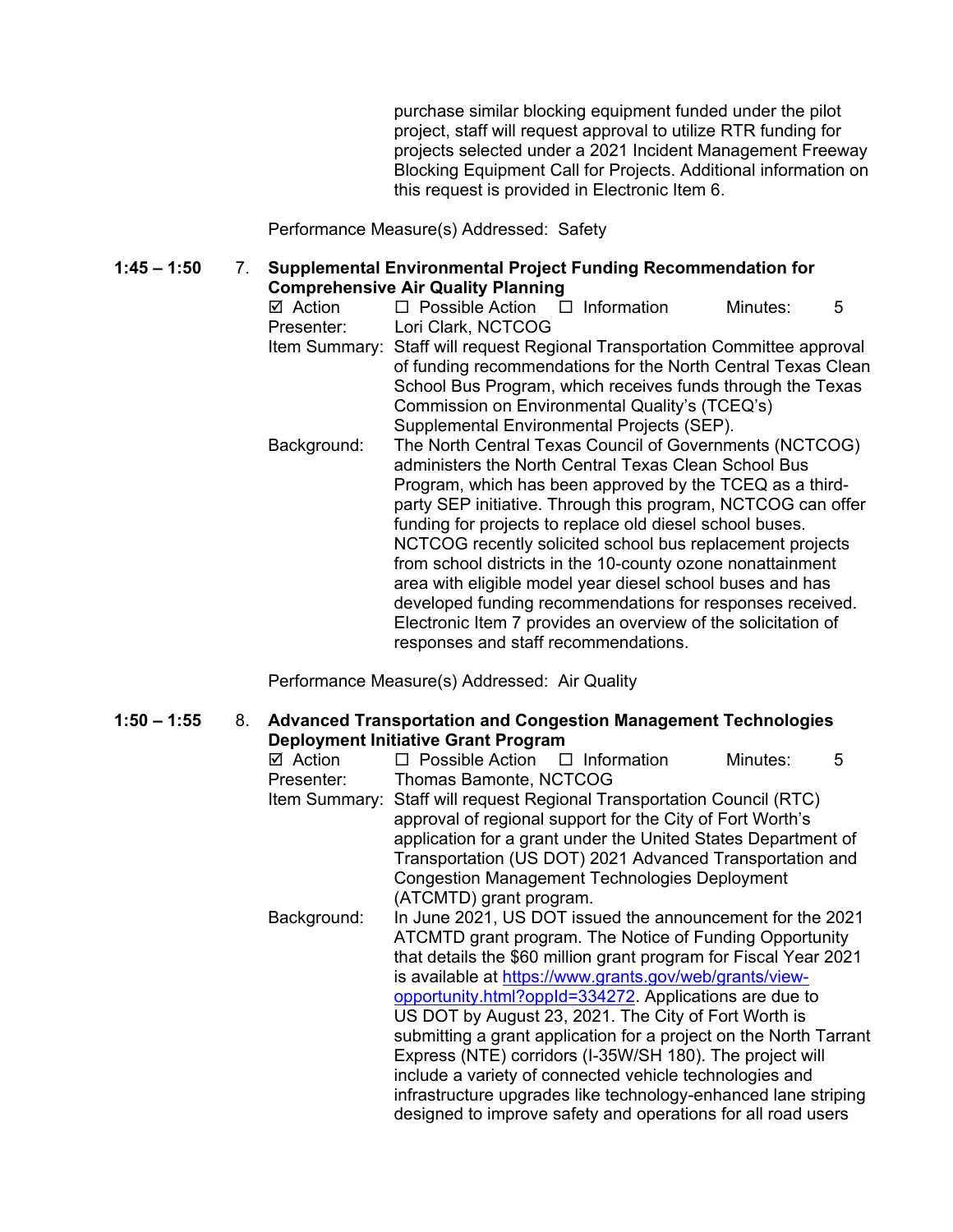and provide a supportive operational environment for the operation of automated and connected vehicles. The project would help Dallas-Fort Worth (DFW) gain leadership in the deployment of such technologies, which are expected to scale to similar corridors in DFW and beyond over the next decade. Staff seeks RTC approval of the use of up to \$2 million in Regional Toll Revenue funds as a regional contribution to the \$14 million project in the event US DOT awards the requested grant. The remaining project funding upon receipt of a grant award will come from Cintra, the operator of the NTE corridors (\$5 million), and US DOT (\$7 million). Electronic Item 8 contains more information.

Performance Measure(s) Addressed: Safety, Roadway

**1:55 – 2:05** 9. **Regional Automated Transportation System Guidelines Development**   $\Box$  Action  $\Box$  Possible Action  $\Box$  Information Minutes: 10 Presenter: Brendon Wheeler, NCTCOG Item Summary: Staff will provide background information and an update on the Regional Automated Transportation System (ATS) Guidelines Development Project. Background: As part of the Regional Automated Transportation System Initiative (also referred to as the "People Mover Program" in the past), staff issued a request for proposals at the end of 2020. The purpose of this consultant procurement is to develop a set of performance guidelines for ATS vehicle technology and elevated guideway standards to be used in shaping future engineering procurements related to the Regional Automated Transportation System Initiative. Future engineering procurements related to this initiative will utilize these guidelines in project development activities for systems capable of operating in either a people-movement environment or a goods/freight-movement environment. Hence, the Guidelines Development Project is aimed at providing general performance guidelines applicable to a wide range of specific use cases. In February 2021, a consultant was selected, and staff will update the Council on the status of contract development and project delivery.

Performance Measure(s) Addressed: Transit, Safety

| $2:05 - 2:10$ | 10. | Status Report on Texas Volkswagen Environmental Mitigation Program<br><b>Funding</b> |                                                                          |                                                           |          |   |  |
|---------------|-----|--------------------------------------------------------------------------------------|--------------------------------------------------------------------------|-----------------------------------------------------------|----------|---|--|
|               |     | $\Box$ Action                                                                        | $\Box$ Possible Action $\Box$ Information                                |                                                           | Minutes: | 5 |  |
|               |     | Presenter:                                                                           | Lori Clark, NCTCOG                                                       |                                                           |          |   |  |
|               |     |                                                                                      | Item Summary: Staff will provide an update on the progress of Volkswagen |                                                           |          |   |  |
|               |     |                                                                                      |                                                                          | Settlement activities. Comments recently submitted to the |          |   |  |
|               |     |                                                                                      | Texas Commission on Environmental Quality (TCEQ) will be                 |                                                           |          |   |  |
|               |     |                                                                                      | highlighted, and staff will request outreach assistance to               |                                                           |          |   |  |
|               |     |                                                                                      | optimize zero emission vehicle (ZEV) infrastructure funding for          |                                                           |          |   |  |
|               |     |                                                                                      | the North Central Texas Council of Governments area.                     |                                                           |          |   |  |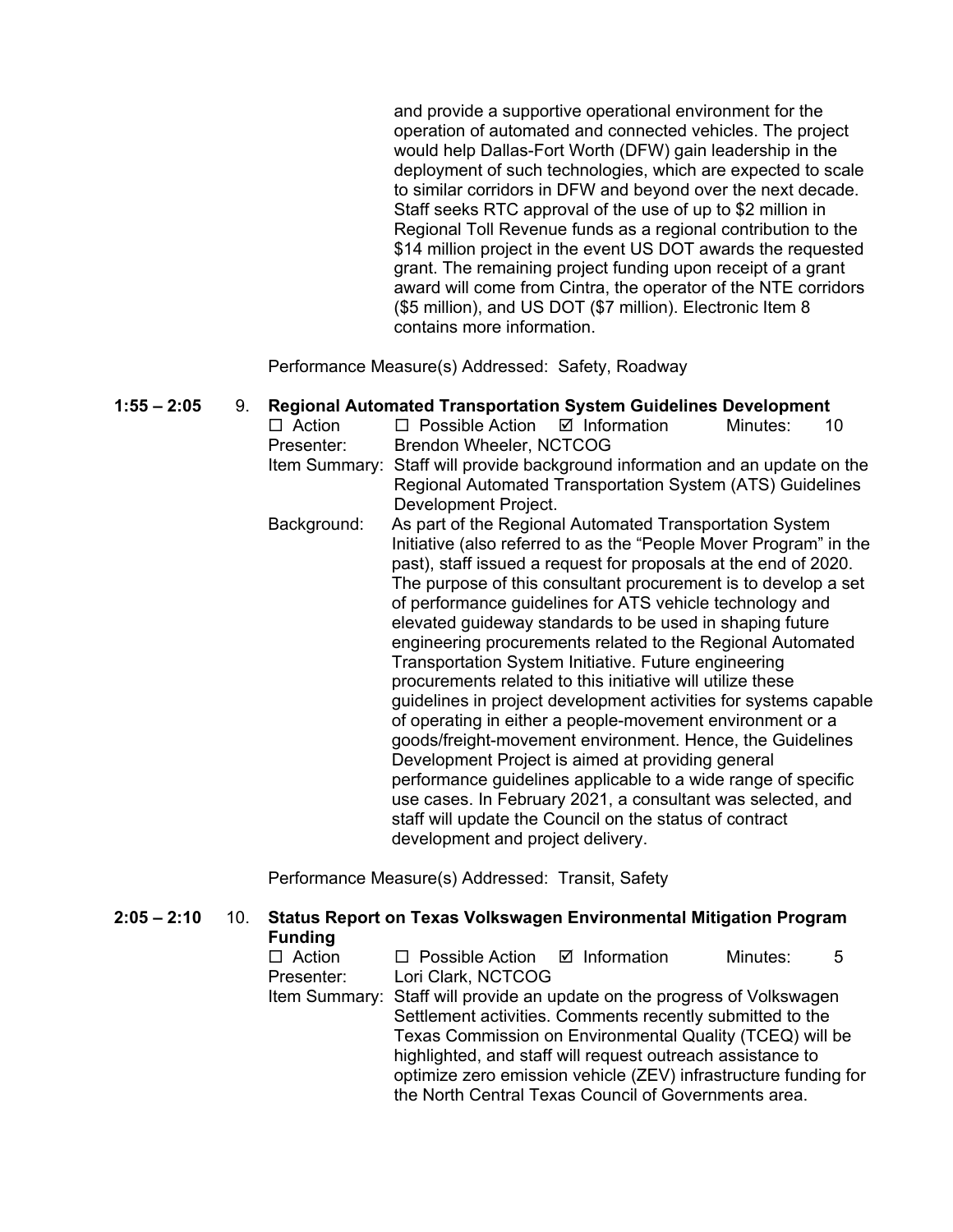Background: The consent decree issued as part of the Volkswagen Settlement included an initiative to implement new emissionsreducing projects under the Environmental Mitigation Trust. TCEQ administers the Environmental Mitigation Trust under the Texas Volkswagen Environmental Mitigation Program (TxVEMP). Opportunities released under this program continue to progress. Staff has continued to promote availability of funds and has developed outreach resources related to currently available funding. Staff has also completed several analyses related to allocation of remaining funding under the TxVEMP. Electronic Item 10.1 provides an overview of program funds requested thus far and recommended actions to promote further applications. Electronic Item 10.2 provides a copy of comments recently transmitted to the TCEQ about distribution of funding not yet released.

Performance Measure(s) Addressed: Air Quality

| $2:10 - 2:20$ | $\Box$ Action<br>Presenters: | 11. North Texas Regional Integration of Sustainability Efforts Coalition<br>$\boxtimes$ Information<br>$\Box$ Possible Action<br>Minutes:<br>10<br>Chris Klaus, Transportation Department, NCTCOG<br>Tamara Cook, Environment and Development Department,<br><b>NCTCOG</b>                                                                                                                                                                                                                                                                                                                                                                                                                                                                                                                                                                                                                                                                                            |  |  |
|---------------|------------------------------|-----------------------------------------------------------------------------------------------------------------------------------------------------------------------------------------------------------------------------------------------------------------------------------------------------------------------------------------------------------------------------------------------------------------------------------------------------------------------------------------------------------------------------------------------------------------------------------------------------------------------------------------------------------------------------------------------------------------------------------------------------------------------------------------------------------------------------------------------------------------------------------------------------------------------------------------------------------------------|--|--|
|               | Item Summary:                | Staff will present information regarding the North Texas<br>Regional Integration of Sustainability Efforts (RISE) Coalition.                                                                                                                                                                                                                                                                                                                                                                                                                                                                                                                                                                                                                                                                                                                                                                                                                                          |  |  |
|               | Background:                  | The RISE Coalition existing membership of Carrollton,<br>Cedar Hill, Dallas, Denton, Farmers Branch, Fort Worth,<br>Lewisville, Plano, and Tarrant Regional Water District wishes to<br>extend an invitation for all North Central Texas Council of<br>Governments members to collaborate with them in networking,<br>leveraging regional resources, and sharing best practices. The<br>RISE Coalition, formerly the North Central Texas Stewardship<br>Forum, works to engage interested local governments in peer-<br>exchange opportunities to support sustainability and<br>environmental initiatives. Currently, a Regional Emissions<br>Inventory is under development. Near term topic areas of focus<br>may include Emissions Impact Analysis and<br>Mitigation/Adaptation Strategy Development, Urban Heat Island<br>Reduction Strategy Analysis, and Food Diversion and Waste<br>Reduction Programs. Please see Electronic Item 11 for more<br>information. |  |  |

Performance Measure(s) Addressed: Air Quality

# **2:20 – 2:25** 12. **Fiscal Year 2021 Project Tracking Initiative**

 $\Box$  Possible Action  $\Box$  Information Minutes: 5 Presenter: Brian Dell, NCTCOG Item Summary: Staff will provide the Council with an update to the Fiscal Year (FY) 2021 Project Tracking Initiative that was initiated in order to reduce the region's carryover funding balances and expedite project delivery.